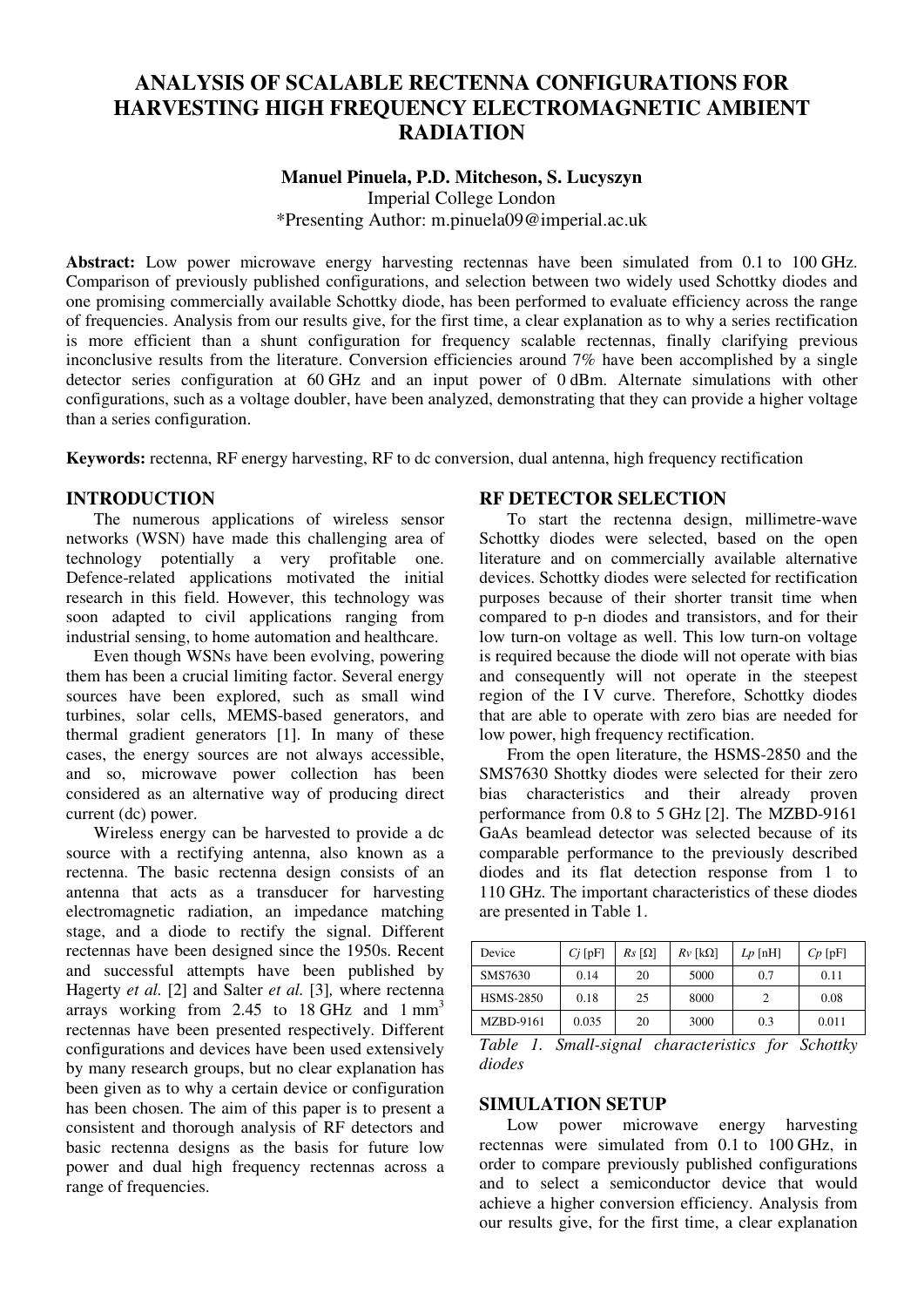as to why series rectification is more efficient than a shunt configuration for frequency scalable rectennas, finally clarifying previously inconclusive results from the literature.

Rectification is inherently a large-signal operation and therefore assuming a constant value of  $R_s$  (*i.e.* a linearised model) is invalid. In addition, junction capacitance is very important at high frequencies [2]. For these reasons, the large signal harmonic balance (HB) simulation tool from Agilent ADS was chosen to simulate rectenna designs at different frequencies and input powers levels.

The antenna was simulated using its equivalent Thevenin circuit with a single tone power source and source resistance [4]. The source resistance represents the input impedance of the antenna, which has to match the impedance of the rectifying circuit to ensure maximum power transfer. An initial  $50 \Omega$  impedance was selected for the antenna, because it is an industry standard reference value for antennas and transmission lines. The available power density for signals around 0.8 to 2.45 GHz are around 0.0002 to 1.5  $\mu$ W/cm<sup>2</sup>, with an average of  $0.27 \mu W/cm^2$  [5]. A half-wave square patch antenna for 2.45 GHz has an area of 36 cm<sup>2</sup>. Thus, for a power density of 0.27  $\mu$ W/cm<sup>2</sup> that is being received by a  $36 \text{ cm}^2$  antenna, the available power is  $9.72 \mu W$  or -20 dBm. If a WiGig or WiHD router is to be used as the energy source, the FCC and IEEE 802.11n standards indicate that if the transmitted power is +27 dBm, the maximum gain of the antenna can be +27 dBi. For calculating the available power at 60 GHz the power link budget and free space loss equations shown in Equations 1 and 2 were used. The available power at the receiving antenna is calculated, using a gain of 32 dBi, as the one designed by Menzel *et al.* [6]*.* In this case we consider the fade margin loss to be zero because the transmitter and receiver will be in direct line of sight, as suggested by the manufacturers of the routers. The available power at 60 GHz with the previous stated characteristics is 0 dBm at a distance of 8 m. Therefore, during simulations power values were swept between -40 to 0 dBm.

$$
P_{Rx} = P_{Tx} + G_{Tx} + G_{Rx} - L_{fs} - L_M \tag{1}
$$

$$
L_{fs} = 20 \log \left( \frac{4\pi D}{\lambda} \right) \tag{2}
$$

Where  $P_{Rx}$  and  $P_{Tx}$  are the received and transmitted power,  $G_{Rx}$  and  $G_{Tx}$  are receiver and transmitter antenna gain,  $L_M$  is fade margin,  $L_{fs}$  is free space loss, and D is the distance from transmitter to receiver. Once the rectifying devices, antenna equivalent, and input power were selected, HB simulations were performed for different rectenna configurations. For every power, frequency values from 0.1 to 100 GHz were swept with different

resistive loads. With each simulation, the optimum load resistance was selected and an input L-matching network was designed.

The first problem to solve was to understand why a series configuration is better or worse than a shunt configuration. Circuits presenting both configurations are shown in Figures 1.(a) and 1.(b).



*Figure 1. (a) Series rectenna; and 1.(b) shunt rectenna configurations with impedance matching network.* 

Many designs have stated that the series configuration is the best [7], [8], but others have stated differently [9], [10]. No one has given a clear explanation of why one is better than the other; therefore, a consistent analysis of both configurations was necessary to clarify this issue.

#### **SIMULATION RESULTS**

To ensure that all the different simulations were compared on the same basis, all configurations were tested with and without a good impedance match for each frequency, power, and load selected. To optimize the rectenna, the load that gave the highest conversion efficiency without an impedance match was selected as the optimal value. After this, the impedance seen from the antenna was measured and used to design the Lmatching network. Finally, output dc power, conversion efficiency, and mismatch loss were calculated. Equation 3 and 4 [11] show the equations for conversion efficiency and mismatch loss or mismatch efficiency.

$$
\eta = \frac{output \, dc \, power}{available \, input \, RF \, power}
$$
\n(3)

$$
\eta_{\text{mismatch}} = 1 - \left|\Gamma\right|^2 \tag{4}
$$

Where  $\Gamma$  is the voltage-wave reflection coefficient. Figure 2 shows the simulation results for the *LC*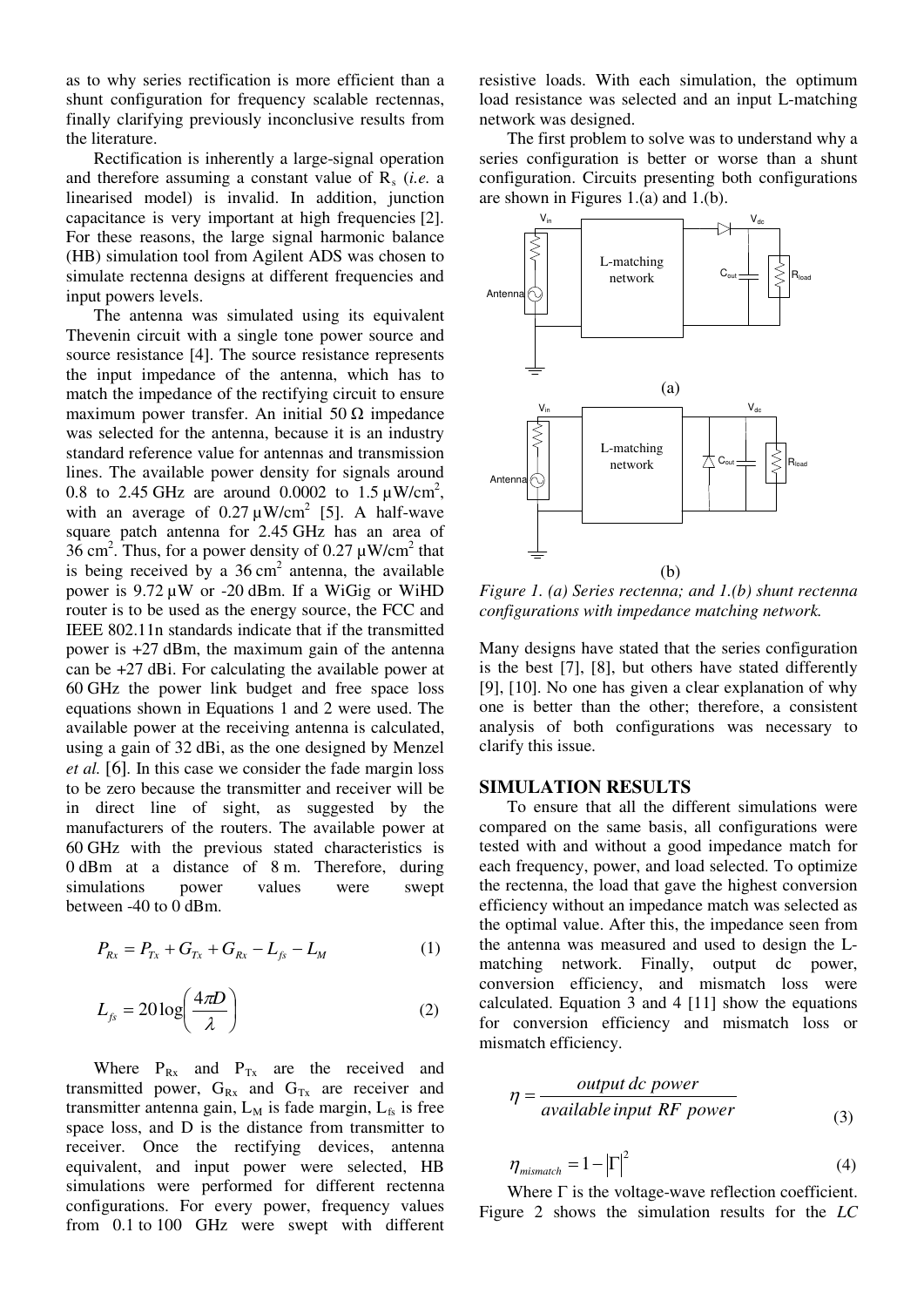impedance-matched series configurations at an input RF power of -20 dBm. The HSMS-2850 presented the highest conversion efficiency for 0.1 GHz to 1 GHz, the SMS7630 for 1 to 10 GHz, and the MZBD-9161 presented the highest efficiency between 10 to 100 GHz. For all diodes, frequencies, and powers, the impedance matched rectenna had a  $\eta_{\text{mismatch}}$  close to 100%, compared to the unmatched rectenna which had a  $\eta$ <sub>mismatch</sub> below 86%.



*impedance-matched series configuration rectenna.* 

In Figure 3 the simulation results of an impedance-matched series rectenna configuration is presented, highlighting that the MZBD-9161 shows great potential for high frequency applications. The impedance-matched series configuration achieved the highest conversion efficiency for all swept powers and frequencies. The highest conversion efficiency at 2.45 GHz was 33.86%, with the impedance-matched SMS7630 in a series configuration with a 3250  $\Omega$  load. The best conversion efficiency at 60 GHz was 6.83%, with the impedance matched MZBD-9161 in a series configuration and a 300  $\Omega$  load. Similar results to a recent publication from Costanzo *et al.* [12] were found at 2.45 GHz, using the SMS7630, thus proving to be one of the best zero bias detectors for frequencies near 2.45 GHz. Furthermore, similar sensitivity results to Song *et al.* [13] were obtained at 100 GHz with a dc output voltage of 93 mV per 1 mW of input RF power.

The correlation of Figure 3 and Table 1 indicate that the junction capacitance and its relationship with the output capacitor is the crucial factor in determining the optimal configuration. A good approximation of the impedance, seen from the antenna, can be calculated using the small-signal equivalent diode model presented in Figure 4 [14]. It is important to note that only the load values around the optimal selected loads could be matched using realistic component values, thus the value of  $R_{load}$  could not be increased. The value of R<sub>load</sub> was selected, as previously discussed, because its value together with the diode impedance was near the normalized centre of the Smith chart, making it easy to achieve an impedance match with a simple L-network.



*Figure 3 MZBD-9161 impedance matched series configuration results.* 

With a series configuration, the value of  $C_i(V)$ dominates the circuit's impedance, as long as  $C_{out} > C_j(V)$ , and thus  $C_{out}$  has little or no effect on the matching circuit. This allows *Cout* to be large enough to provide a ripple-free output voltage. In contrast, *Cout* must be less than 1 pF to achieve a good impedance -match with a shunt configuration as  $C<sub>out</sub>$ appears in parallel with  $C_j$  and  $C_p$ . However,  $C_{out}$  is too small to provide a ripple-free dc voltage to the load.



*Figure 4 Small-signal Schottky diode model. C<sup>p</sup> parasitic capacitance, Lp parasitic inductance, Rs(V) parasitic series resistance, Rv(V) video junction resistance, Cj(V) junction capacitance.* 

Once the zero bias diode detector was selected to work at high frequencies, and the basic rectenna configurations were analyzed and simulated, other configurations were compared against the series impedance-matched configuration using the MZBD-9161 at 60 GHz. For frequencies around 2.45 GHz, different configurations have already been tested. Therefore, for configuration comparison, 60 GHz input signals, as transmitted by WiGig routers, were used to provide a new input at a frequency not previously tested before. The first configuration that was compared was the voltage doubler, since it has been widely used with success in other designs [3].

When comparing the voltage doubler with the series configuration at **-**10 and 0 dBm, the voltage increased more than 35%, whilst the conversion efficiency decreases by more than 12%. The impedance matching is easier because the impedance of both diodes is in parallel. Nevertheless, it does not provide an impedance that could work efficiently without the matching network.

Another configuration was tested with two